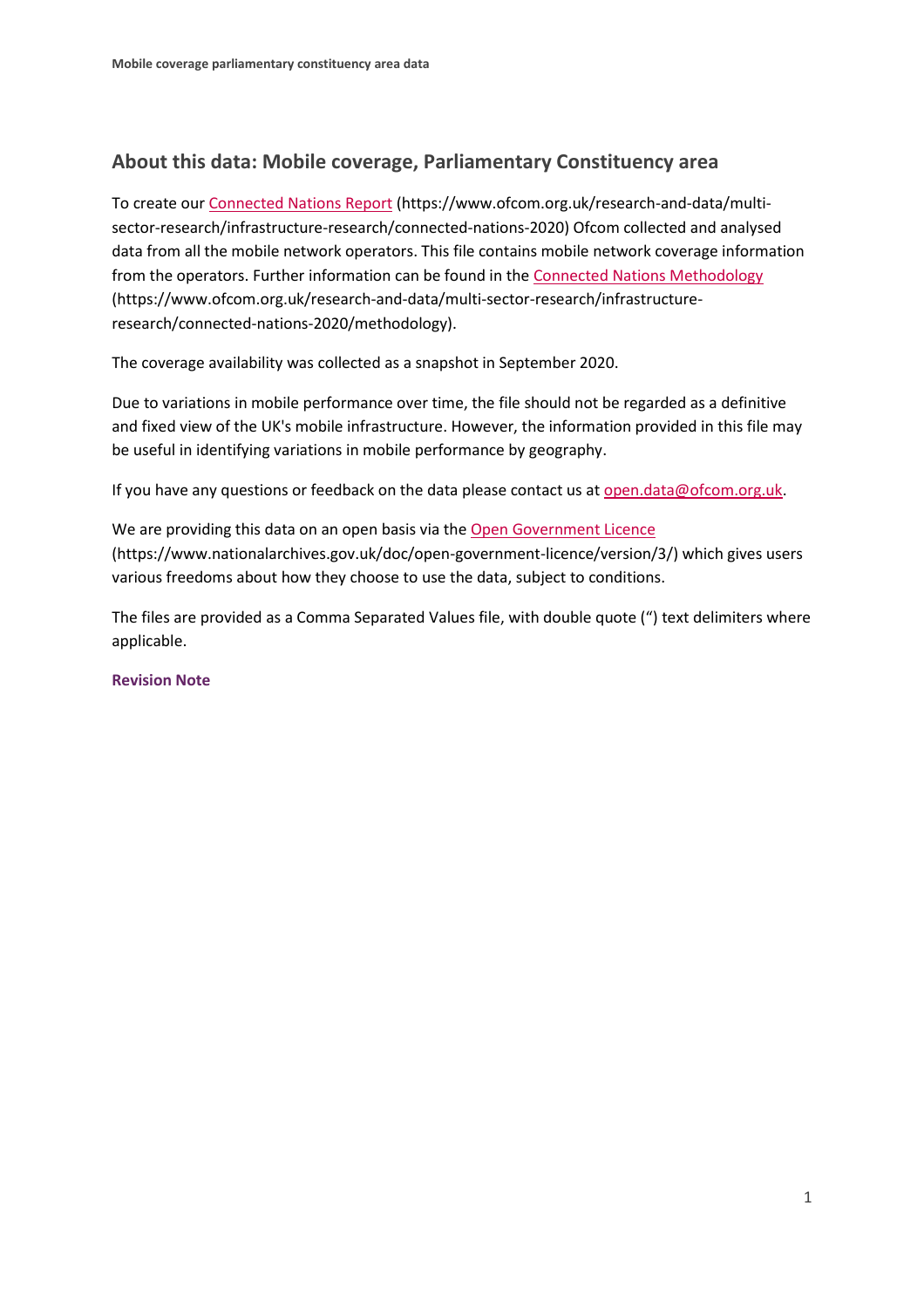## **Coverage availability**

File name: 202009\_mobile\_pcon\_r01.csv

Total records in file: 1 header row, 650 data rows

File size on disk: 388 KB (397,312 bytes)

#### **Column headers and what they represent:**

| <b>Field</b>    | Label                                                                              | <b>Note</b>                                                      |
|-----------------|------------------------------------------------------------------------------------|------------------------------------------------------------------|
| parl_const      | <b>Parliamentary Constituency</b>                                                  | Parliamentary<br>Constituency Codes, such<br>as E14000530        |
| parl_const_name | Parliamentary Constituency name                                                    |                                                                  |
| pixel_count     | Number of 100sq.m. pixels in<br>location                                           |                                                                  |
| prem_count      | Number of premises in location                                                     | Based on the Connected<br>Nations all premise base<br>definition |
| ab_rd_count     | Number of 100sq.m. pixels in<br>location containing A or B road<br>features        |                                                                  |
| mway_count      | Number of 100sq.m. pixels in<br>location containing Motorway<br>features           |                                                                  |
| mway_ard_count  | Number of 100sq.m. pixels in<br>location containing Motorway or A<br>road features |                                                                  |
| 2G_prem_out_0   | 2G services, premises (outdoor): no<br>reliable signal (%)                         | Threshold:-81dBm                                                 |
| 2G prem out 1   | 2G services, premises (outdoor):<br>signal from 1 operator (%)                     | Threshold:-81dBm                                                 |
| 2G_prem_out_2   | 2G services, premises (outdoor):<br>signal from 2 operators (%)                    | Threshold:-81dBm                                                 |
| 2G_prem_out_3   | 2G services, premises (outdoor):<br>signal from all operators (%)                  | Threshold:-81dBm                                                 |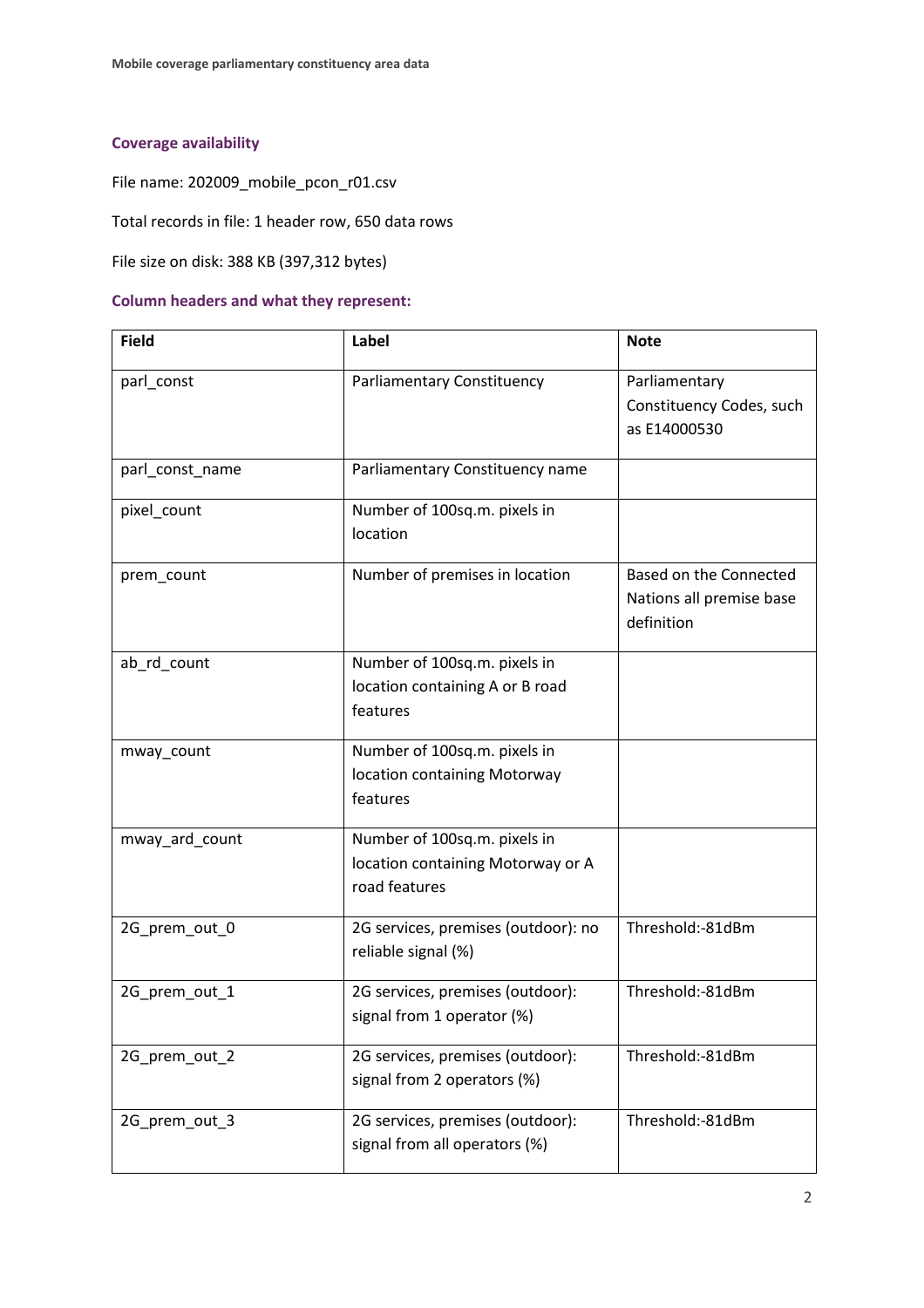| 2G_prem_in_0 | 2G services, premises (indoor): no<br>Threshold:-71dBm<br>reliable signal (%) |                  |
|--------------|-------------------------------------------------------------------------------|------------------|
| 2G_prem_in_1 | 2G services, premises (indoor): signal<br>from 1 operator (%)                 | Threshold:-71dBm |
| 2G_prem_in_2 | 2G services, premises (indoor): signal<br>from 2 operators (%)                | Threshold:-71dBm |
| 2G_prem_in_3 | 2G services, premises (indoor): signal<br>from all operators (%)              | Threshold:-71dBm |
| 2G_geo_out_0 | 2G services, geographic (outdoor):<br>no reliable signal (%)                  | Threshold:-81dBm |
| 2G_geo_out_1 | 2G services, geographic (outdoor):<br>signal from 1 operator (%)              | Threshold:-81dBm |
| 2G_geo_out_2 | 2G services, geographic (outdoor):<br>signal from 2 operators (%)             | Threshold:-81dBm |
| 2G_geo_out_3 | 2G services, geographic (outdoor):<br>signal from all operators (%)           | Threshold:-81dBm |
| 2G_abrd_in_0 | 2G services, roads: no reliable signal<br>(%)                                 | Threshold:-71dBm |
| 2G_abrd_in_1 | 2G services, roads: signal from 1<br>operator (%)                             | Threshold:-71dBm |
| 2G_abrd_in_2 | 2G services, roads: signal from 2<br>operators (%)                            | Threshold:-71dBm |
| 2G_abrd_in_3 | 2G services, roads: signal from all<br>operators (%)                          | Threshold:-71dBm |
| 2G_mway_in_0 | 2G services, motorways: no reliable<br>signal (%)                             | Threshold:-71dBm |
| 2G_mway_in_1 | 2G services, motorways: signal from<br>1 operator (%)                         | Threshold:-71dBm |
| 2G_mway_in_2 | 2G services, motorways: signal from<br>2 operators (%)                        | Threshold:-71dBm |
| 2G_mway_in_3 | 2G services, motorways: signal from<br>all operators (%)                      | Threshold:-71dBm |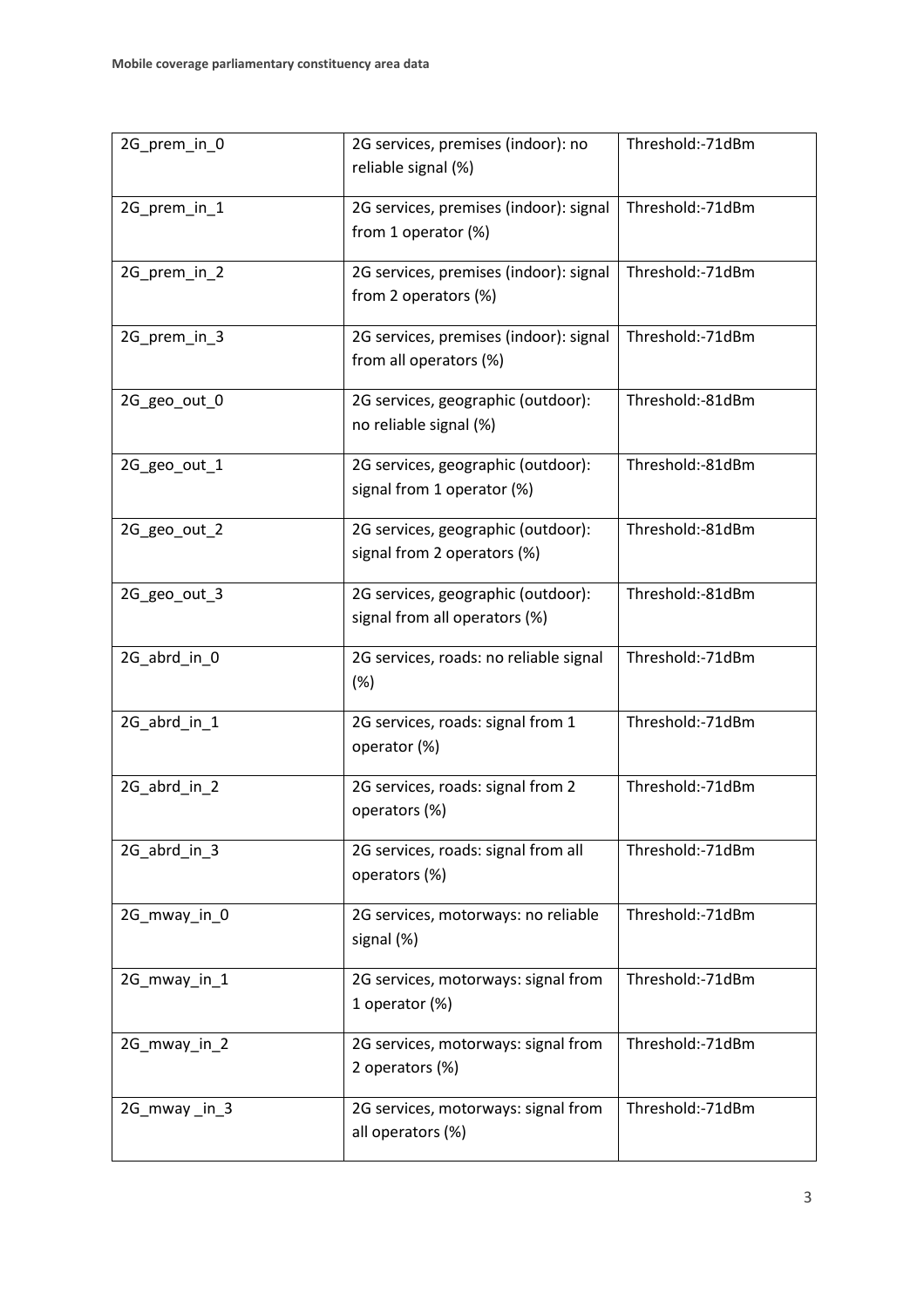| 2G_mway_ard_in_0 | Threshold:-71dBm<br>2G services, motorways and A-roads:<br>no reliable signal (%)     |                   |
|------------------|---------------------------------------------------------------------------------------|-------------------|
| 2G_mway_ard_in_1 | Threshold:-71dBm<br>2G services, motorways and A-roads:<br>signal from 1 operator (%) |                   |
| 2G_mway_ard_in_2 | 2G services, motorways and A-roads:<br>signal from 2 operators (%)                    | Threshold:-71dBm  |
| 2G_mway_ard_in_3 | 2G services, motorways and A-roads:<br>signal from all operators (%)                  | Threshold:-71dBm  |
| 3G_prem_out_0    | 3G services, premises (outdoor): no<br>reliable signal (%)                            | Threshold:-100dBm |
| 3G_prem_out_1    | 3G services, premises (outdoor):<br>signal from 1 operator (%)                        | Threshold:-100dBm |
| 3G_prem_out_2    | 3G services, premises (outdoor):<br>signal from 2 operators (%)                       | Threshold:-100dBm |
| 3G_prem_out_3    | 3G services, premises (outdoor):<br>signal from 3 operators (%)                       | Threshold:-100dBm |
| 3G_prem_out_4    | 3G services, premises (outdoor):<br>signal from all operators (%)                     | Threshold:-100dBm |
| 3G_prem_in_0     | 3G services, premises (indoor): no<br>reliable signal (%)                             | Threshold:-90dBm  |
| 3G_prem_in_1     | 3G services, premises (indoor): signal<br>from 1 operator (%)                         | Threshold:-90dBm  |
| 3G_prem_in_2     | 3G services, premises (indoor): signal<br>from 2 operators (%)                        | Threshold:-90dBm  |
| 3G_prem_in_3     | 3G services, premises (indoor): signal<br>from 3 operators (%)                        | Threshold:-90dBm  |
| 3G_prem_in_4     | 3G services, premises (indoor): signal<br>from all operators (%)                      | Threshold:-90dBm  |
| 3G_geo_out_0     | 3G services, geographic (outdoor):<br>no reliable signal (%)                          | Threshold:-100dBm |
| 3G_geo_out_1     | 3G services, geographic (outdoor):<br>signal from 1 operator (%)                      | Threshold:-100dBm |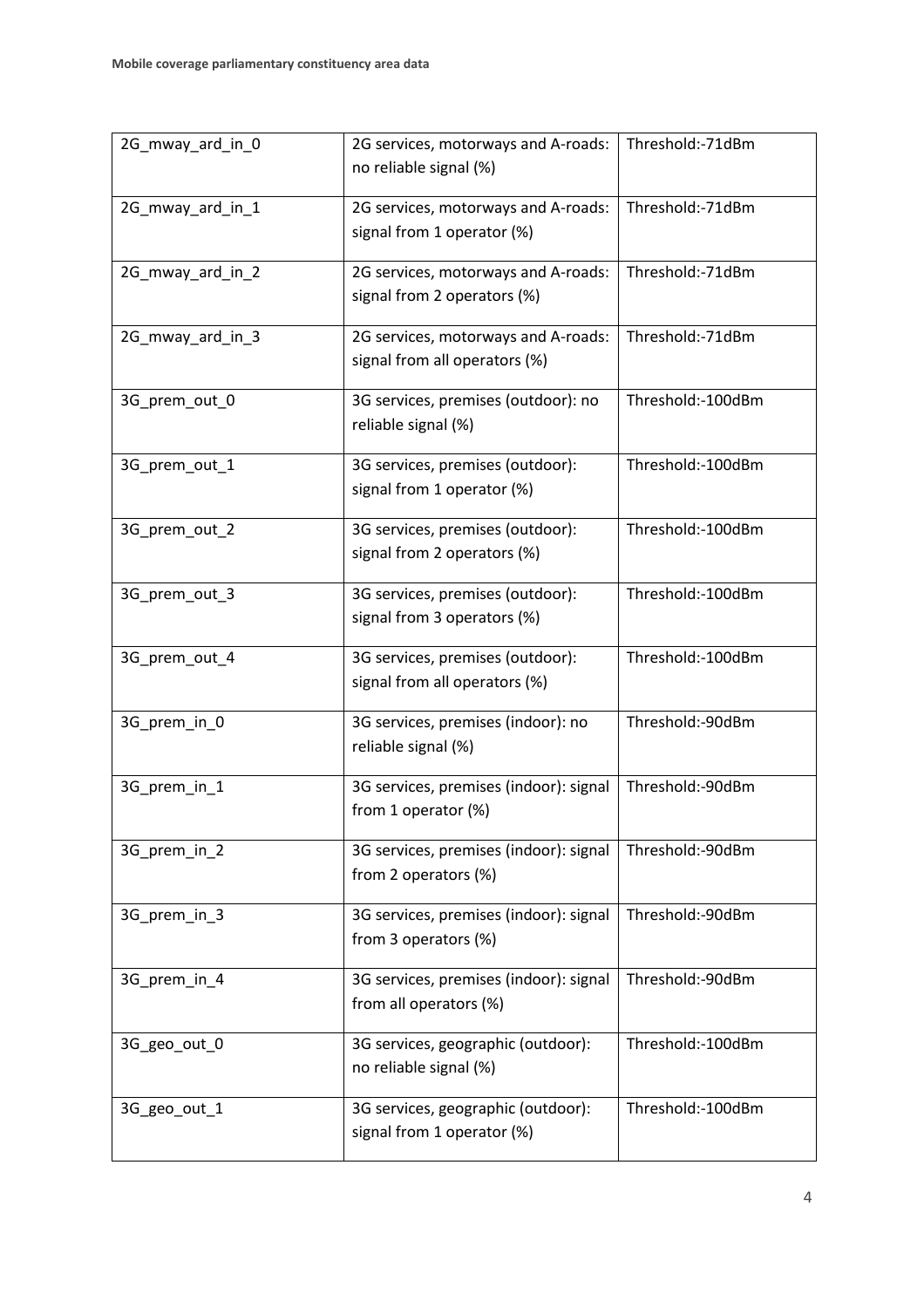| 3G_geo_out_2     | 3G services, geographic (outdoor):<br>signal from 2 operators (%)   | Threshold:-100dBm |
|------------------|---------------------------------------------------------------------|-------------------|
| 3G_geo_out_3     | 3G services, geographic (outdoor):<br>signal from 3 operators (%)   | Threshold:-100dBm |
| 3G_geo_out_4     | 3G services, geographic (outdoor):<br>signal from all operators (%) | Threshold:-100dBm |
| 3G_abrd_in_0     | 3G services, roads: no reliable signal<br>(%)                       | Threshold:-90dBm  |
| 3G_abrd_in_1     | 3G services, roads: signal from 1<br>operator (%)                   | Threshold:-90dBm  |
| 3G_abrd_in_2     | 3G services, roads: signal from 2<br>operators (%)                  | Threshold:-90dBm  |
| 3G_abrd_in_3     | 3G services, roads: signal from 3<br>operators (%)                  | Threshold:-90dBm  |
| 3G_abrd_in_4     | 3G services, roads: signal from all<br>operators (%)                | Threshold:-90dBm  |
| 3G_mway_in_0     | 3G services, motorways: no reliable<br>signal (%)                   | Threshold:-90dBm  |
| 3G_mway_in_1     | 3G services, motorways: signal from<br>1 operator (%)               | Threshold:-90dBm  |
| 3G_mway_in_2     | 3G services, motorways: signal from<br>2 operators (%)              | Threshold:-90dBm  |
| 3G mway in 3     | 3G services, motorways: signal from<br>3 operators (%)              | Threshold:-90dBm  |
| 3G_mway_in_4     | 3G services, motorways: signal from<br>all operators (%)            | Threshold:-90dBm  |
| 3G_mway_ard_in_0 | 3G services, motorways and A-roads:<br>no reliable signal (%)       | Threshold:-90dBm  |
| 3G_mway_ard_in_1 | 3G services, motorways and A-roads:<br>signal from 1 operator (%)   | Threshold:-90dBm  |
| 3G_mway_ard_in_2 | 3G services, motorways and A-roads:<br>signal from 2 operators (%)  | Threshold:-90dBm  |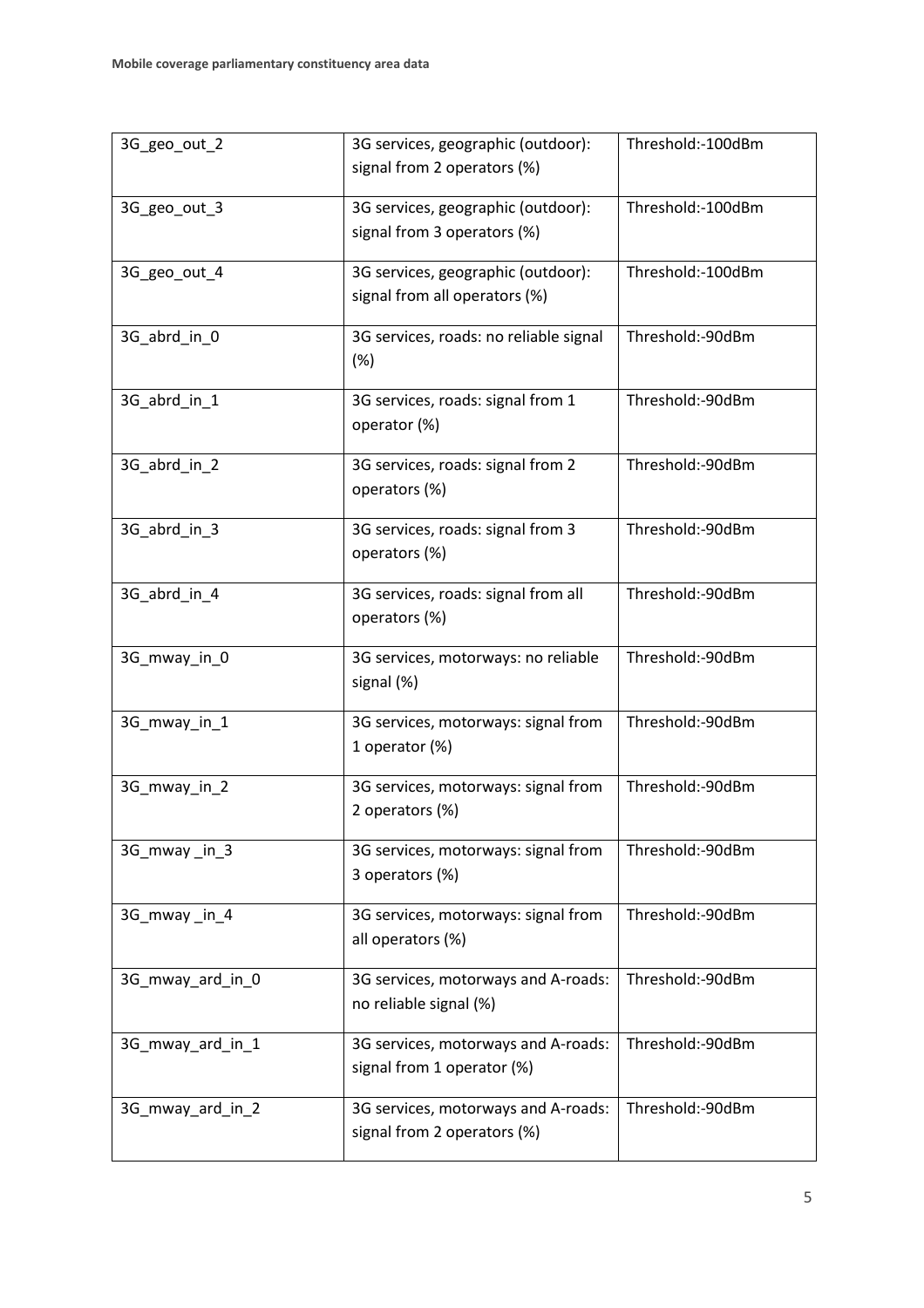| 3G_mway_ard_in_3 | 3G services, motorways and A-roads:<br>signal from 3 operators (%) | Threshold:-90dBm  |
|------------------|--------------------------------------------------------------------|-------------------|
| 3G_mway_ard_in_4 | 3G services, motorways and A-roads:                                | Threshold:-90dBm  |
|                  | signal from all operators (%)                                      |                   |
| 4G_prem_out_0    | 4G services, premises (outdoor): no<br>reliable signal (%)         | Threshold:-105dBm |
| 4G_prem_out_1    | 4G services, premises (outdoor):<br>signal from 1 operator (%)     | Threshold:-105dBm |
| 4G_prem_out_2    | 4G services, premises (outdoor):<br>signal from 2 operators (%)    | Threshold:-105dBm |
| 4G_prem_out_3    | 4G services, premises (outdoor):<br>signal from 3 operators (%)    | Threshold:-105dBm |
| 4G_prem_out_4    | 4G services, premises (outdoor):<br>signal from all operators (%)  | Threshold:-105dBm |
| 4G_prem_in_0     | 4G services, geographic (indoor): no<br>reliable signal (%)        | Threshold:-95dBm  |
| 4G_prem_in_1     | 4G services, geographic (indoor):<br>signal from 1 operator (%)    | Threshold:-95dBm  |
| 4G_prem_in_2     | 4G services, geographic (indoor):<br>signal from 2 operators (%)   | Threshold:-95dBm  |
| 4G_prem_in_3     | 4G services, geographic (indoor):<br>signal from 3 operators (%)   | Threshold:-95dBm  |
| 4G_prem_in_4     | 4G services, geographic (indoor):<br>signal from all operators (%) | Threshold:-95dBm  |
| 4G_geo_out_0     | 4G services, geographic (outdoor):<br>no reliable signal (%)       | Threshold:-105dBm |
| 4G_geo_out_1     | 4G services, geographic (outdoor):<br>signal from 1 operator (%)   | Threshold:-105dBm |
| 4G_geo_out_2     | 4G services, geographic (outdoor):<br>signal from 2 operators (%)  | Threshold:-105dBm |
| 4G_geo_out_3     | 4G services, geographic (outdoor):<br>signal from 3 operators (%)  | Threshold:-105dBm |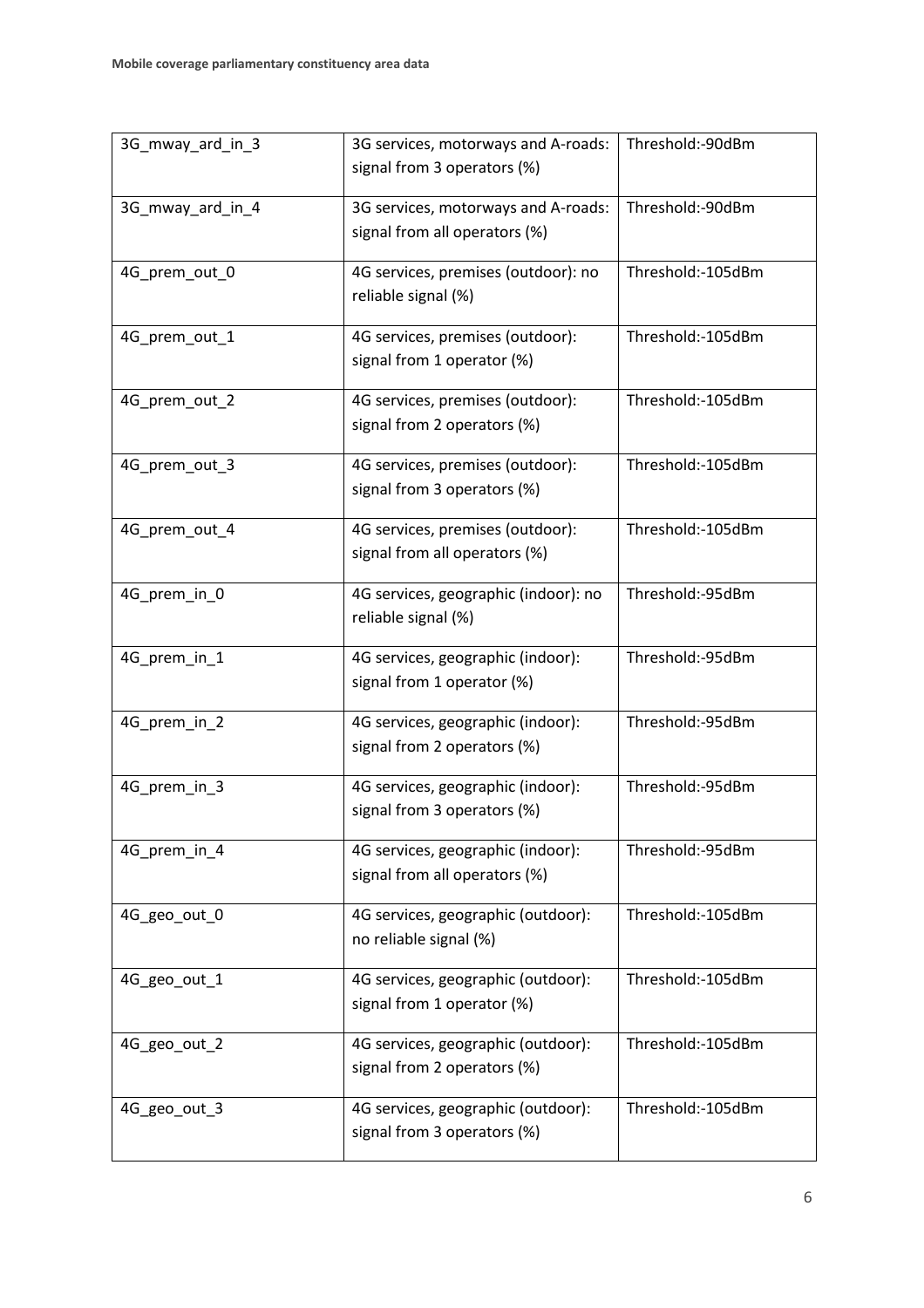| 4G_geo_out_4     | Threshold:-105dBm<br>4G services, geographic (outdoor):<br>signal from all operators (%) |                  |
|------------------|------------------------------------------------------------------------------------------|------------------|
| 4G_abrd_in_0     | 4G services, roads: no reliable signal<br>(%)                                            | Threshold:-95dBm |
| 4G_abrd_in_1     | 4G services, roads: signal from 1<br>operator (%)                                        | Threshold:-95dBm |
| 4G_abrd_in_2     | 4G services, roads: signal from 2<br>operators (%)                                       | Threshold:-95dBm |
| 4G_abrd_in_3     | 4G services, roads: signal from 3<br>operators (%)                                       | Threshold:-95dBm |
| 4G_abrd_in_4     | 4G services, roads: signal from all<br>operators (%)                                     | Threshold:-95dBm |
| 4G_mway_in_0     | 4G services, motorways: no reliable<br>signal (%)                                        | Threshold:-95dBm |
| 4G_mway_in_1     | 4G services, motorways: signal from<br>1 operator (%)                                    | Threshold:-95dBm |
| 4G_mway_in_2     | 4G services, motorways: signal from<br>2 operators (%)                                   | Threshold:-95dBm |
| 4G_mway_in_3     | 4G services, motorways: signal from<br>3 operators (%)                                   | Threshold:-95dBm |
| 4G_mway_in_4     | 4G services, motorways: signal from<br>all operators (%)                                 | Threshold:-95dBm |
| 4G_mway_ard_in_0 | 4G services, motorways and A-roads:<br>no reliable signal (%)                            | Threshold:-95dBm |
| 4G_mway_ard_in_1 | 4G services, motorways and A-roads:<br>signal from 1 operator (%)                        | Threshold:-95dBm |
| 4G_mway_ard_in_2 | 4G services, motorways and A-roads:<br>signal from 2 operators (%)                       | Threshold:-95dBm |
| 4G_mway_ard_in_3 | 4G services, motorways and A-roads:<br>signal from 3 operators (%)                       | Threshold:-95dBm |
| 4G_mway_ard_in_4 | 4G services, motorways and A-roads:<br>signal from all operators (%)                     | Threshold:-95dBm |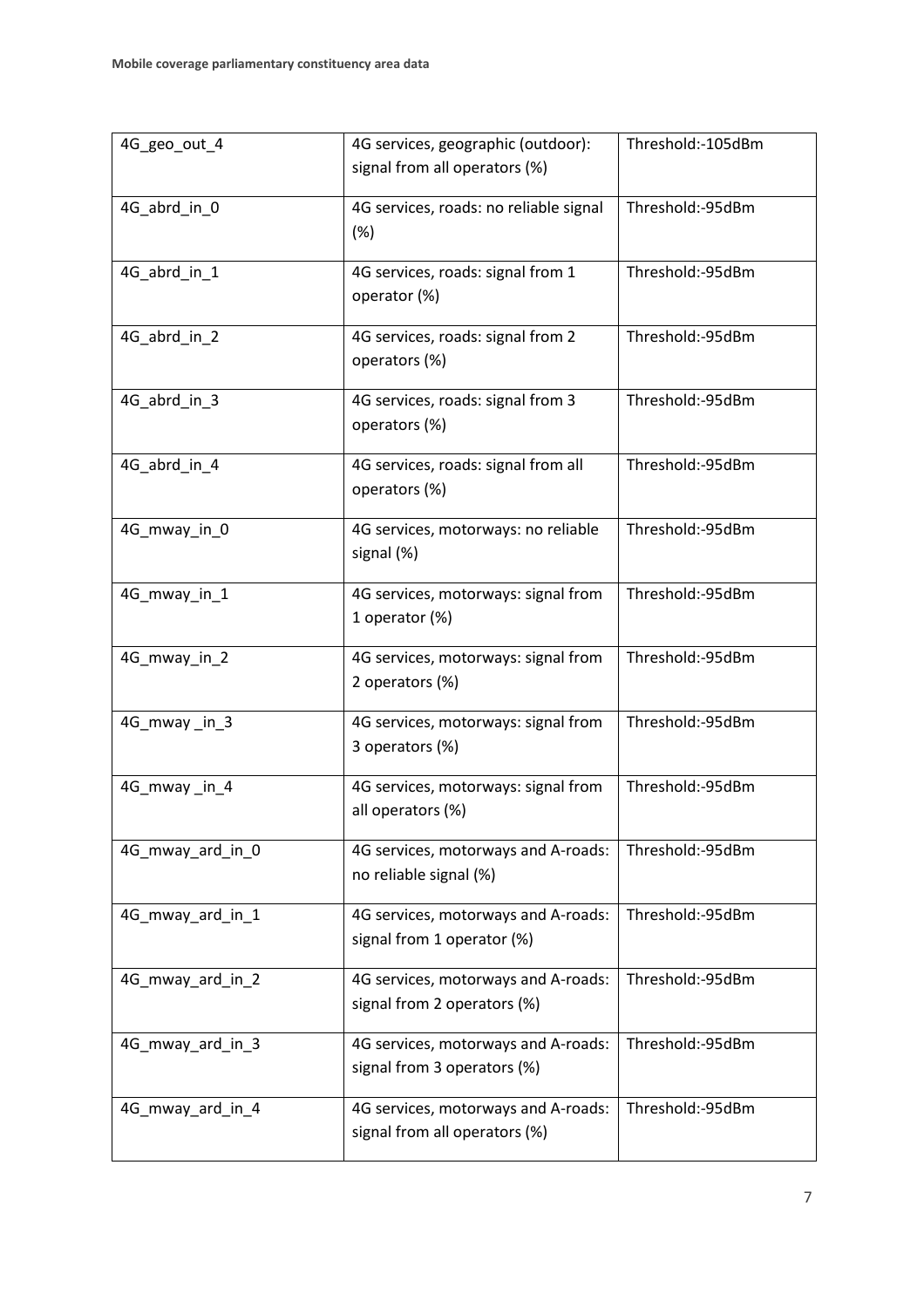| Voice_prem_out_0 | Voice services, premises (outdoor):        | See below for 2G, 3G, 4G |
|------------------|--------------------------------------------|--------------------------|
|                  | threshold levels<br>no reliable signal (%) |                          |
| Voice_prem_out_1 | Voice services, premises (outdoor):        | See below for 2G, 3G, 4G |
|                  | signal from 1 operator (%)                 | threshold levels         |
| Voice_prem_out_2 | Voice services, premises (outdoor):        | See below for 2G, 3G, 4G |
|                  | signal from 2 operators (%)                | threshold levels         |
| Voice prem out 3 | Voice services, premises (outdoor):        | See below for 2G, 3G, 4G |
|                  | signal from 3 operators (%)                | threshold levels         |
| Voice_prem_out_4 | Voice services, premises (outdoor):        | See below for 2G, 3G, 4G |
|                  | signal from all operators (%)              | threshold levels         |
| Voice_prem_in_0  | Voice services, geographic (indoor):       | See below for 2G, 3G, 4G |
|                  | no reliable signal (%)                     | threshold levels         |
| Voice_prem_in_1  | Voice services, geographic (indoor):       | See below for 2G, 3G, 4G |
|                  | signal from 1 operator (%)                 | threshold levels         |
| Voice_prem_in_2  | Voice services, geographic (indoor):       | See below for 2G, 3G, 4G |
|                  | signal from 2 operators (%)                | threshold levels         |
| Voice_prem_in_3  | Voice services, geographic (indoor):       | See below for 2G, 3G, 4G |
|                  | signal from 3 operators (%)                | threshold levels         |
| Voice_prem_in_4  | Voice services, geographic (indoor):       | See below for 2G, 3G, 4G |
|                  | signal from all operators (%)              | threshold levels         |
| Voice_geo_out_0  | Voice services, geographic (outdoor):      | See below for 2G, 3G, 4G |
|                  | no reliable signal (%)                     | threshold levels         |
| Voice_geo_out_1  | Voice services, geographic (outdoor):      | See below for 2G, 3G, 4G |
|                  | signal from 1 operator (%)                 | threshold levels         |
| Voice_geo_out_2  | Voice services, geographic (outdoor):      | See below for 2G, 3G, 4G |
|                  | signal from 2 operators (%)                | threshold levels         |
| Voice_geo_out_3  | Voice services, geographic (outdoor):      | See below for 2G, 3G, 4G |
|                  | signal from 3 operators (%)                | threshold levels         |
| Voice_geo_out_4  | Voice services, geographic (outdoor):      | See below for 2G, 3G, 4G |
|                  | signal from all operators (%)              | threshold levels         |
| Voice_abrd_in_0  | Voice services, roads: no reliable         | See below for 2G, 3G, 4G |
|                  | signal (%)                                 | threshold levels         |
|                  |                                            |                          |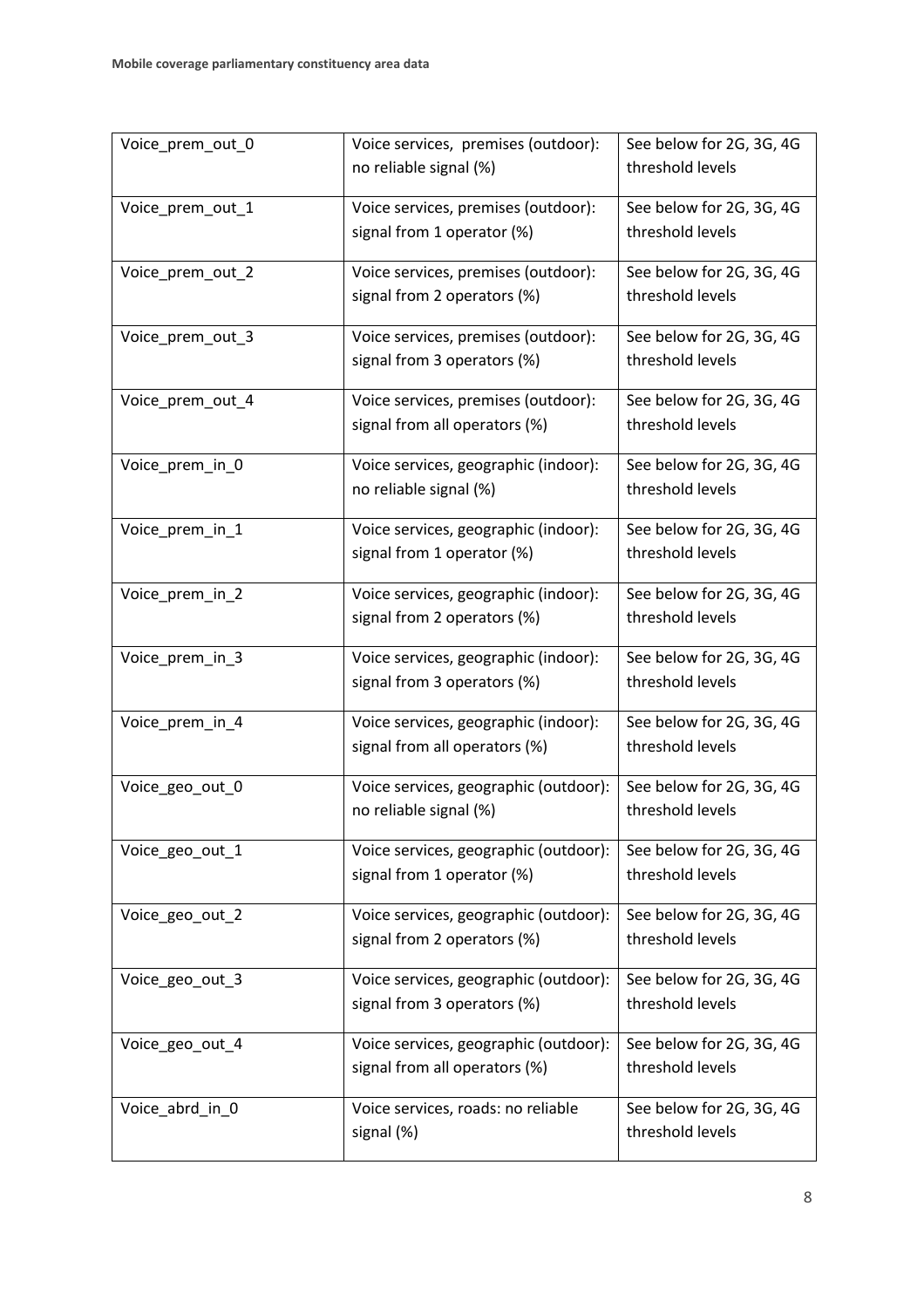| threshold levels<br>operator (%)<br>See below for 2G, 3G, 4G<br>Voice_abrd_in_2<br>Voice services, roads: signal from 2<br>threshold levels<br>operators (%)<br>Voice services, roads: signal from 3<br>See below for 2G, 3G, 4G<br>Voice_abrd_in_3<br>threshold levels<br>operators (%)<br>See below for 2G, 3G, 4G<br>Voice_abrd_in_4<br>Voice services, roads: signal from all<br>threshold levels<br>operators (%)<br>See below for 2G, 3G, 4G<br>Voice_mway_in_0<br>Voice services, motorways: no<br>threshold levels<br>reliable signal (%)<br>Voice services, motorways: signal<br>See below for 2G, 3G, 4G<br>Voice_mway_in_1<br>threshold levels<br>from 1 operator (%)<br>Voice_mway_in_2<br>Voice services, motorways: signal<br>See below for 2G, 3G, 4G<br>threshold levels<br>from 2 operators (%)<br>Voice services, motorways: signal<br>See below for 2G, 3G, 4G<br>Voice_mway_in_3<br>threshold levels<br>from 3 operators (%) |
|--------------------------------------------------------------------------------------------------------------------------------------------------------------------------------------------------------------------------------------------------------------------------------------------------------------------------------------------------------------------------------------------------------------------------------------------------------------------------------------------------------------------------------------------------------------------------------------------------------------------------------------------------------------------------------------------------------------------------------------------------------------------------------------------------------------------------------------------------------------------------------------------------------------------------------------------------|
|                                                                                                                                                                                                                                                                                                                                                                                                                                                                                                                                                                                                                                                                                                                                                                                                                                                                                                                                                  |
|                                                                                                                                                                                                                                                                                                                                                                                                                                                                                                                                                                                                                                                                                                                                                                                                                                                                                                                                                  |
|                                                                                                                                                                                                                                                                                                                                                                                                                                                                                                                                                                                                                                                                                                                                                                                                                                                                                                                                                  |
|                                                                                                                                                                                                                                                                                                                                                                                                                                                                                                                                                                                                                                                                                                                                                                                                                                                                                                                                                  |
|                                                                                                                                                                                                                                                                                                                                                                                                                                                                                                                                                                                                                                                                                                                                                                                                                                                                                                                                                  |
|                                                                                                                                                                                                                                                                                                                                                                                                                                                                                                                                                                                                                                                                                                                                                                                                                                                                                                                                                  |
|                                                                                                                                                                                                                                                                                                                                                                                                                                                                                                                                                                                                                                                                                                                                                                                                                                                                                                                                                  |
|                                                                                                                                                                                                                                                                                                                                                                                                                                                                                                                                                                                                                                                                                                                                                                                                                                                                                                                                                  |
|                                                                                                                                                                                                                                                                                                                                                                                                                                                                                                                                                                                                                                                                                                                                                                                                                                                                                                                                                  |
|                                                                                                                                                                                                                                                                                                                                                                                                                                                                                                                                                                                                                                                                                                                                                                                                                                                                                                                                                  |
|                                                                                                                                                                                                                                                                                                                                                                                                                                                                                                                                                                                                                                                                                                                                                                                                                                                                                                                                                  |
|                                                                                                                                                                                                                                                                                                                                                                                                                                                                                                                                                                                                                                                                                                                                                                                                                                                                                                                                                  |
|                                                                                                                                                                                                                                                                                                                                                                                                                                                                                                                                                                                                                                                                                                                                                                                                                                                                                                                                                  |
|                                                                                                                                                                                                                                                                                                                                                                                                                                                                                                                                                                                                                                                                                                                                                                                                                                                                                                                                                  |
|                                                                                                                                                                                                                                                                                                                                                                                                                                                                                                                                                                                                                                                                                                                                                                                                                                                                                                                                                  |
| Voice services, motorways: signal<br>See below for 2G, 3G, 4G<br>Voice_mway_in_4                                                                                                                                                                                                                                                                                                                                                                                                                                                                                                                                                                                                                                                                                                                                                                                                                                                                 |
| threshold levels<br>from all operators (%)                                                                                                                                                                                                                                                                                                                                                                                                                                                                                                                                                                                                                                                                                                                                                                                                                                                                                                       |
| See below for 2G, 3G, 4G<br>Voice services, motorways and A-<br>Voice_mway_ard_in_0                                                                                                                                                                                                                                                                                                                                                                                                                                                                                                                                                                                                                                                                                                                                                                                                                                                              |
| threshold levels<br>roads: no reliable signal (%)                                                                                                                                                                                                                                                                                                                                                                                                                                                                                                                                                                                                                                                                                                                                                                                                                                                                                                |
| Voice services, motorways and A-<br>See below for 2G, 3G, 4G<br>Voice_mway_ard_in_1                                                                                                                                                                                                                                                                                                                                                                                                                                                                                                                                                                                                                                                                                                                                                                                                                                                              |
| roads: signal from 1 operator (%)<br>threshold levels                                                                                                                                                                                                                                                                                                                                                                                                                                                                                                                                                                                                                                                                                                                                                                                                                                                                                            |
| See below for 2G, 3G, 4G<br>Voice services, motorways and A-<br>Voice_mway_ard_in_2                                                                                                                                                                                                                                                                                                                                                                                                                                                                                                                                                                                                                                                                                                                                                                                                                                                              |
| threshold levels<br>roads: signal from 2 operators (%)                                                                                                                                                                                                                                                                                                                                                                                                                                                                                                                                                                                                                                                                                                                                                                                                                                                                                           |
| Voice services, motorways and A-<br>See below for 2G, 3G, 4G<br>Voice_mway_ard_in_3                                                                                                                                                                                                                                                                                                                                                                                                                                                                                                                                                                                                                                                                                                                                                                                                                                                              |
| threshold levels<br>roads: signal from 3 operators (%)                                                                                                                                                                                                                                                                                                                                                                                                                                                                                                                                                                                                                                                                                                                                                                                                                                                                                           |
| See below for 2G, 3G, 4G<br>Voice services, motorways and A-<br>Voice_mway_ard_in_4                                                                                                                                                                                                                                                                                                                                                                                                                                                                                                                                                                                                                                                                                                                                                                                                                                                              |
| threshold levels<br>roads: signal from all operators (%)                                                                                                                                                                                                                                                                                                                                                                                                                                                                                                                                                                                                                                                                                                                                                                                                                                                                                         |
| Data services, premises (outdoor):<br>See below for 3G, 4G<br>Data_prem_out_0                                                                                                                                                                                                                                                                                                                                                                                                                                                                                                                                                                                                                                                                                                                                                                                                                                                                    |
| threshold levels<br>no reliable signal (%)                                                                                                                                                                                                                                                                                                                                                                                                                                                                                                                                                                                                                                                                                                                                                                                                                                                                                                       |
| Data services, premises (outdoor):<br>See below for 3G, 4G<br>Data_prem_out_1                                                                                                                                                                                                                                                                                                                                                                                                                                                                                                                                                                                                                                                                                                                                                                                                                                                                    |
| signal from 1 operator (%)<br>threshold levels                                                                                                                                                                                                                                                                                                                                                                                                                                                                                                                                                                                                                                                                                                                                                                                                                                                                                                   |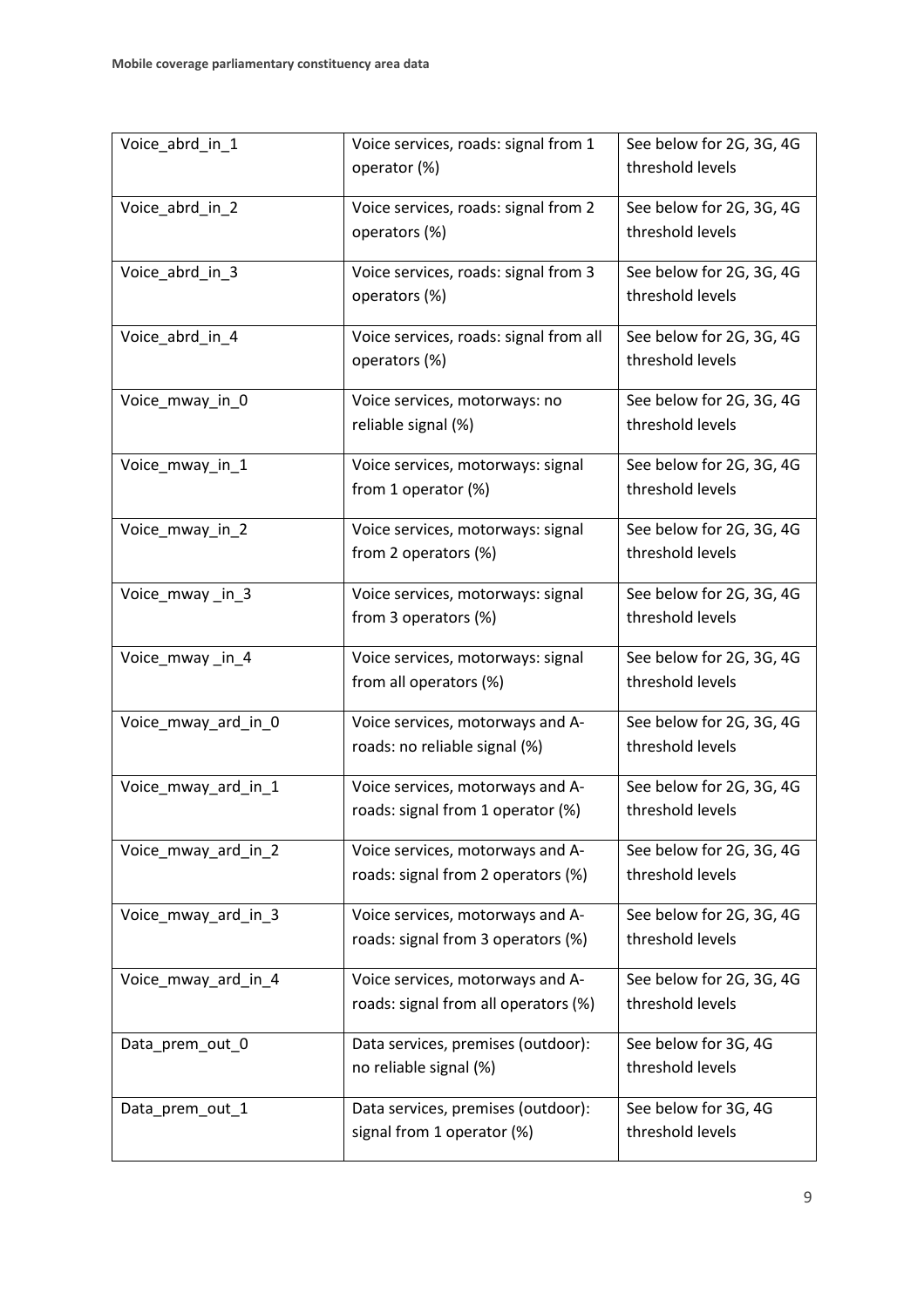| Data_prem_out_2 | Data services, premises (outdoor):   | See below for 3G, 4G |
|-----------------|--------------------------------------|----------------------|
|                 | signal from 2 operators (%)          | threshold levels     |
| Data_prem_out_3 | Data services, premises (outdoor):   | See below for 3G, 4G |
|                 | signal from 3 operators (%)          | threshold levels     |
| Data_prem_out_4 | Data services, premises (outdoor):   | See below for 3G, 4G |
|                 | signal from all operators (%)        | threshold levels     |
| Data_prem_in_0  | Data services, geographic (indoor):  | See below for 3G, 4G |
|                 | no reliable signal (%)               | threshold levels     |
| Data_prem_in_1  | Data services, geographic (indoor):  | See below for 3G, 4G |
|                 | signal from 1 operator (%)           | threshold levels     |
| Data_prem_in_2  | Data services, geographic (indoor):  | See below for 3G, 4G |
|                 | signal from 2 operators (%)          | threshold levels     |
| Data_prem_in_3  | Data services, geographic (indoor):  | See below for 3G, 4G |
|                 | signal from 3 operators (%)          | threshold levels     |
| Data_prem_in_4  | Data services, geographic (indoor):  | See below for 3G, 4G |
|                 | signal from all operators (%)        | threshold levels     |
| Data_geo_out_0  | Data services, geographic (outdoor): | See below for 3G, 4G |
|                 | no reliable signal (%)               | threshold levels     |
| Data_geo_out_1  | Data services, geographic (outdoor): | See below for 3G, 4G |
|                 | signal from 1 operator (%)           | threshold levels     |
| Data_geo_out_2  | Data services, geographic (outdoor): | See below for 3G, 4G |
|                 | signal from 2 operators (%)          | threshold levels     |
| Data_geo_out_3  | Data services, geographic (outdoor): | See below for 3G, 4G |
|                 | signal from 3 operators (%)          | threshold levels     |
| Data_geo_out_4  | Data services, geographic (outdoor): | See below for 3G, 4G |
|                 | signal from all operators (%)        | threshold levels     |
| Data_abrd_in_0  | Data services, roads: no reliable    | See below for 3G, 4G |
|                 | signal (%)                           | threshold levels     |
| Data_abrd_in_1  | Data services, roads: signal from 1  | See below for 3G, 4G |
|                 | operator (%)                         | threshold levels     |
| Data_abrd_in_2  | Data services, roads: signal from 2  | See below for 3G, 4G |
|                 | operators (%)                        | threshold levels     |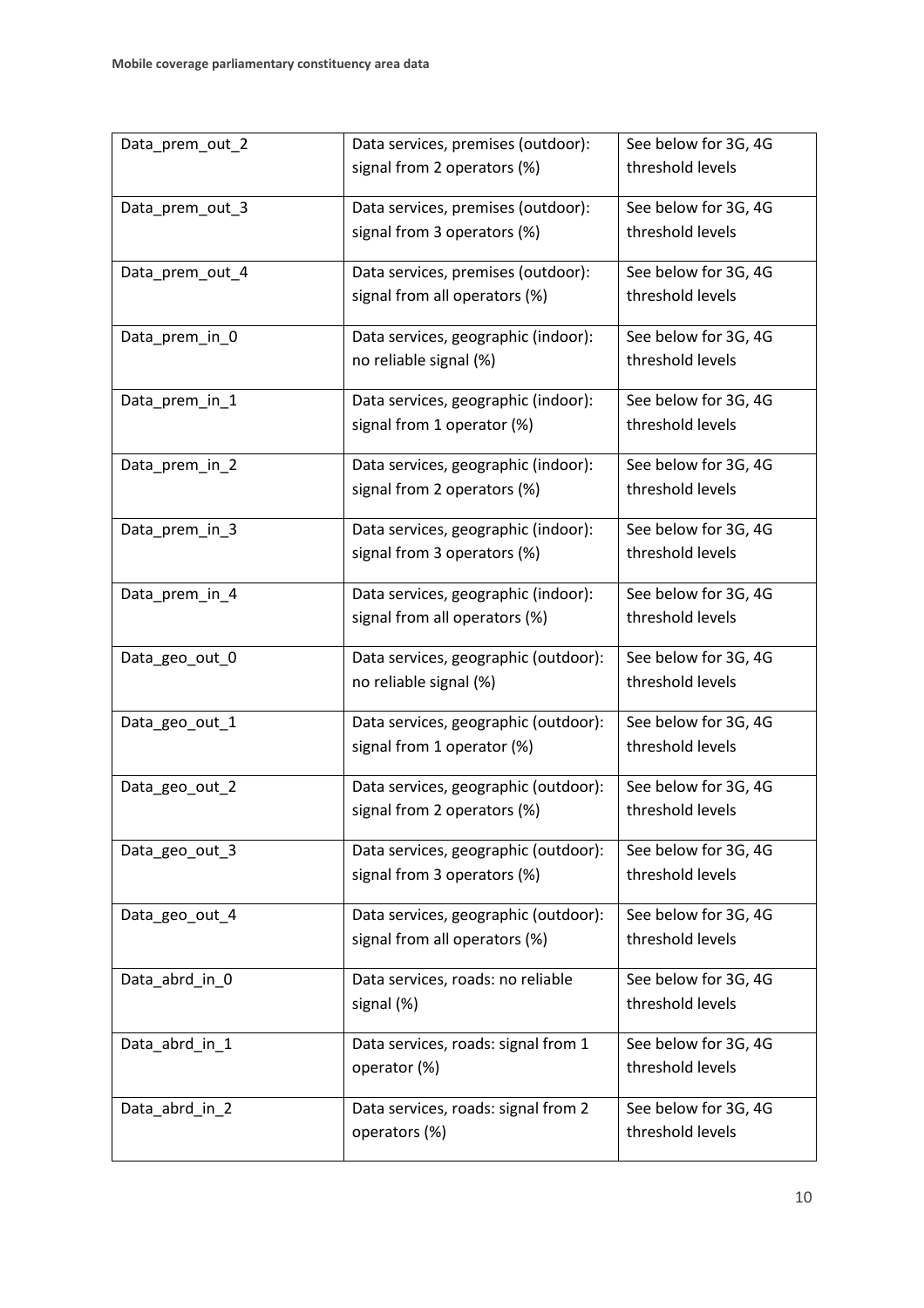| Data_abrd_in_3     | Data services, roads: signal from 3   | See below for 3G, 4G |
|--------------------|---------------------------------------|----------------------|
|                    | operators (%)                         | threshold levels     |
| Data_abrd_in_4     | Data services, roads: signal from all | See below for 3G, 4G |
|                    | operators (%)                         | threshold levels     |
| Data_mway_in_0     | Data services, motorways: no          | See below for 3G, 4G |
|                    | reliable signal (%)                   | threshold levels     |
| Data_mway_in_1     | Data services, motorways: signal      | See below for 3G, 4G |
|                    | from 1 operator (%)                   | threshold levels     |
| Data_mway_in_2     | Data services, motorways: signal      | See below for 3G, 4G |
|                    | from 2 operators (%)                  | threshold levels     |
| Data_mway_in_3     | Data services, motorways: signal      | See below for 3G, 4G |
|                    | from 3 operators (%)                  | threshold levels     |
| Data_mway_in_4     | Voice services, motorways: signal     | See below for 3G, 4G |
|                    | from all operators (%)                | threshold levels     |
| Data_mway_ard_in_0 | Data services, motorways and A-       | See below for 3G, 4G |
|                    | roads: no reliable signal (%)         | threshold levels     |
| Data_mway_ard_in_1 | Data services, motorways and A-       | See below for 3G, 4G |
|                    | roads: signal from 1 operator (%)     | threshold levels     |
| Data_mway_ard_in_2 | Data services, motorways and A-       | See below for 3G, 4G |
|                    | roads: signal from 2 operators (%)    | threshold levels     |
| Data_mway_ard_in_3 | Data services, motorways and A-       | See below for 3G, 4G |
|                    | roads: signal from 3 operators (%)    | threshold levels     |
| Data_mway_ard_in_4 | Data services, motorways and A-       | See below for 3G, 4G |
|                    | roads: signal from all operators (%)  | threshold levels     |

## **Signal Thresholds**

We use the following signal strength thresholds when estimating coverage:

| Service   | <b>Metric</b>     | <b>Outdoor</b> | Indoor and in-car |
|-----------|-------------------|----------------|-------------------|
| <b>2G</b> | RxLev             | $-81$ d $Bm$   | -71dBm            |
| <b>3G</b> | <b>RSCP CPICH</b> | $-100$ dBm     | -90dBm            |